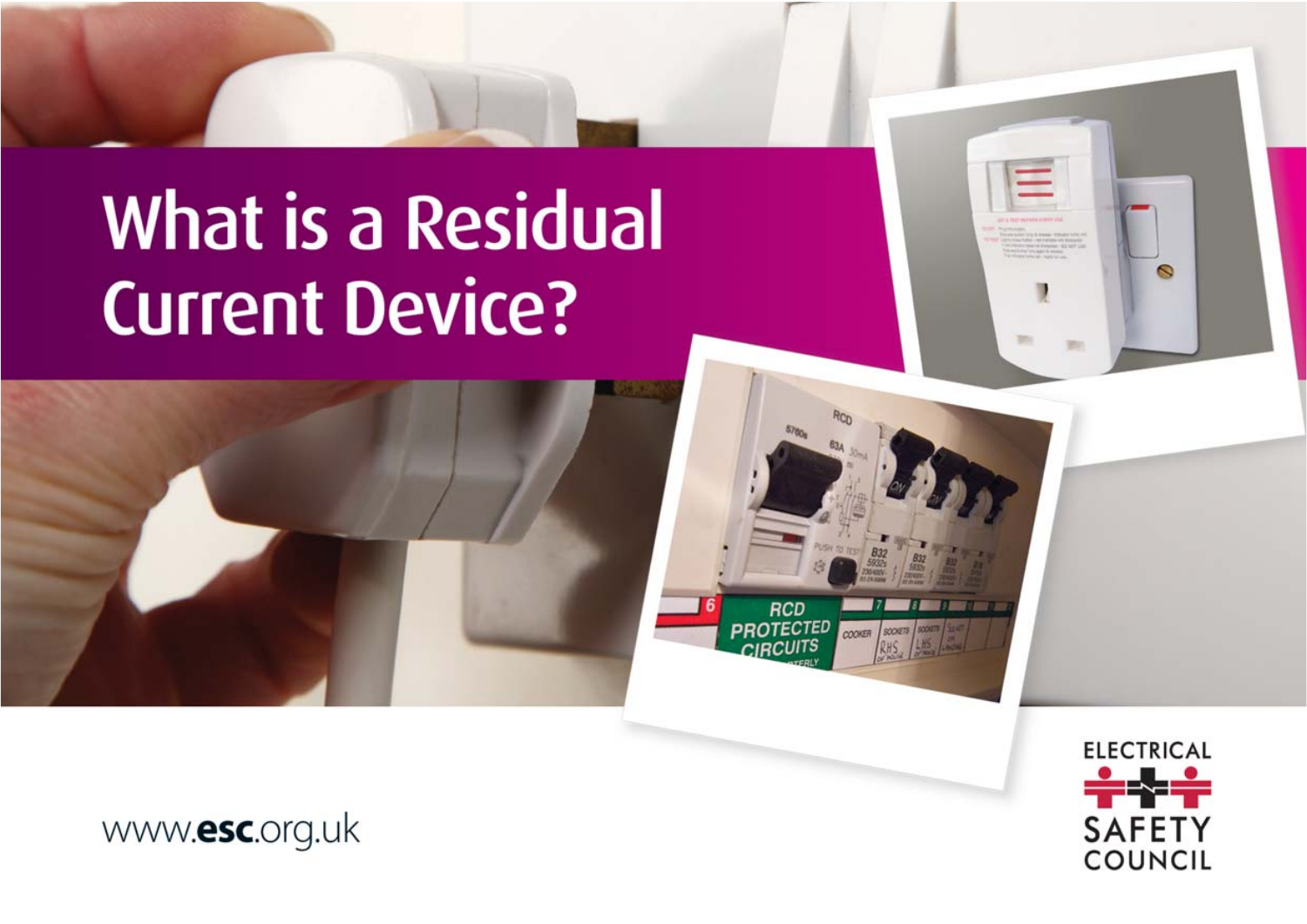# Current Device?

A residual current device (RCD) is a safety device that switches off electricity automatically if there is a fault. RCDs are far more sensitive than normal fuses and circuit-breakers and provide additional protection against electric shock.

Additional protection by means of an RCD can be a lifesaver. An RCD constantly monitors the electric current flowing along a circuit. If it detects electricity flowing down an unintended path, such as through a person who has touched a live part, it will switch the circuit off very quickly, thereby significantly reducing the risk of death or serious injury.

Using electricity whilst wet significantly increases the risk of electric shock. If you are wet and in contact with the ground, it makes it easier for the electricity to flow through you. RCDs can help protect you from electric shock in areas, such as in bathrooms and gardens, where you may be wet.

It is very important to have RCD protection when using electrical equipment outdoors. Without it, a simple job like mowing the lawn could turn into a deadly disaster if you cut through the electrical lead.

## What is a Residual<br>
Types of RCD - There are three main types of RCD:

**Fixed RCDs** – are installed in the consumer unit (fusebox) and can provide protection to individual or groups of circuits. A fixed RCD provides the highest level of protection as it constantly protects all sockets on a circuit and any connected appliances.

**Socket-outlet RCDs** – are built into a special socket-outlet that replaces a standard socketoutlet. This type of RCD provides protection only to the person in contact with the equipment, including the leads, plugged into the special socket-outlet.



#### **Reliability of RCDs**

Our research found that fixed RCDs are about 97% reliable and that this rate improved if they were regularly tested by users. If you have fixed RCD protection, you can rely on it to not only reduce the risk of electric shock to you and your family, but also to reduce the risk of damage being caused to your property by fire caused by faulty wiring or appliances.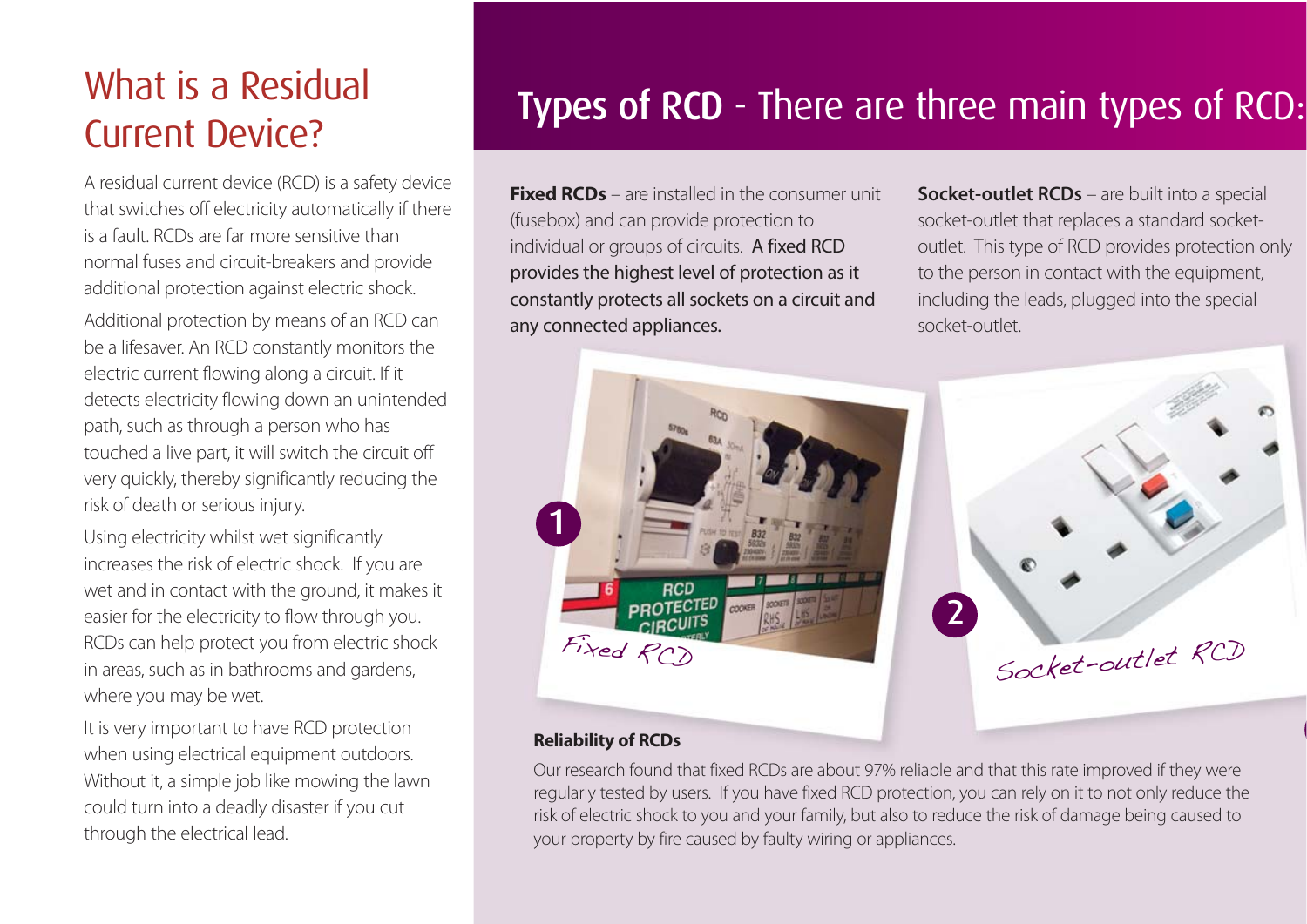**Portable RCDs** – plug into any standard socketoutlet. An appliance can then be plugged into the RCD. These are useful when neither fixed nor socket-outlet RCDs are available, but again they provide protection only to the person in contact with the equipment, including the leads, plugged into the portable RCD.



### The UK standard for the safety of electrical installations

In July 2008 a new edition of the UK standard for the safety of electrical installations, BS 7671: 2008, came into effect. This standard now calls for virtually all circuits in new or rewired homes to be provided with additional protection by means of an RCD.

#### Important

Although RCD protection reduces the risk of death or injury from electric shock, it does not reduce the need to protect yourself, family and property by having your electrical wiring checked at least every 10 years. If you think there is a fault with your wiring or an appliance, stop using it immediately and contact a registered electrician.

## Testing RCDs

It is strongly recommended that you test all fixed and socket-outlet RCDs regularly (about every three months) by using the 'test' button built into them. Manufacturers recommend that portable RCDs are tested every time you use them.

Do not hold the test button in for a long time if the RCD does not trip. If the RCD does not switch off the supply when you use the test button, get advice from a registered electrician.



**A good tip is to always test your fixed RCDs when changing to and from daylight saving, as many electric clocks and timers have to be reset anyway.**